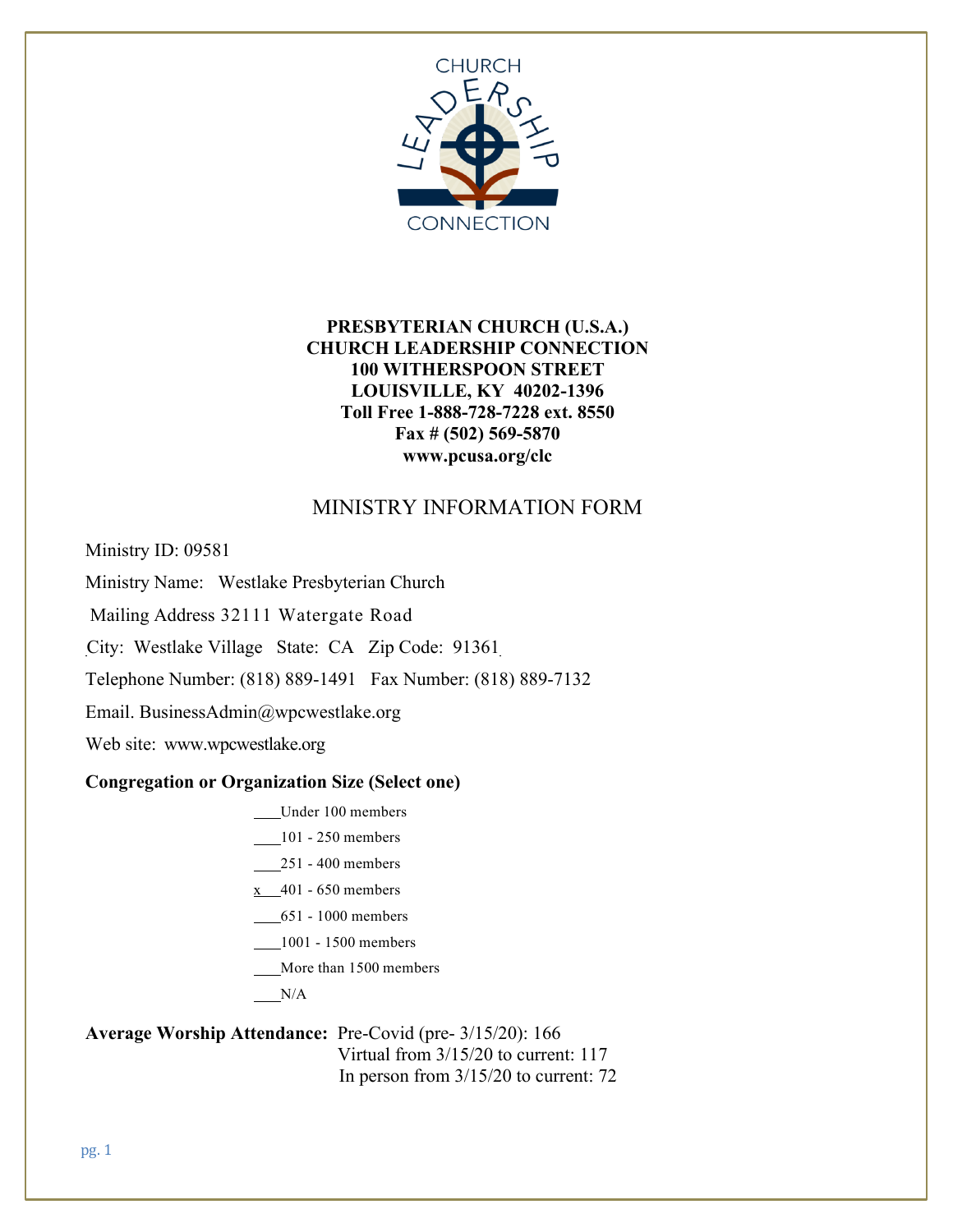

**Church School Attendance**:10 (K-5th on Sunday School), n/a during COVID Kids Fellowship Club (K-5th), 6-10 Junior Youth Fellowship and 8-10 Senior Youth Fellowship

**Church School Curriculum:** Bible, SparkHouse (K-5th), Bible and Orange curriculum (Jr. High), no formal curriculum (Sr High)

Check if certified as eligible for participation in the Seminary Debt Assistance Program

#### **Ethnic Composition of Congregation** *(in whole %):*

*Enter the percentage of each racial ethnic component of your congregation.*

**Mullet** American Indian or Alaska Native

 $1\%$  Asian

Black or African American (African Native, Caribbean)

1% Hispanic Latino/Latina, Spanish

Middle Eastern

Native Hawaiian or Other Pacific Islander

98% White

Other

Name: Jo Zimmerman

**Presbytery:** San Fernando **Synod:** Southern California/Hawaii

#### **Community Type (select one)**

| College    | Rural      | Suburban   |
|------------|------------|------------|
| Small City | Town       | Urban      |
| Village    | Recreation | Retirement |
| N/A        |            |            |

#### **Clerk of Session Contact Information:**

Address: 2642 Knightsbridge Ave. City: Thousand Oaks State: CA Zip Code: 91362 Preferred Phone: 805.427.4757 Alternate Phone: E-mail: j.zimm@verizon.net FAX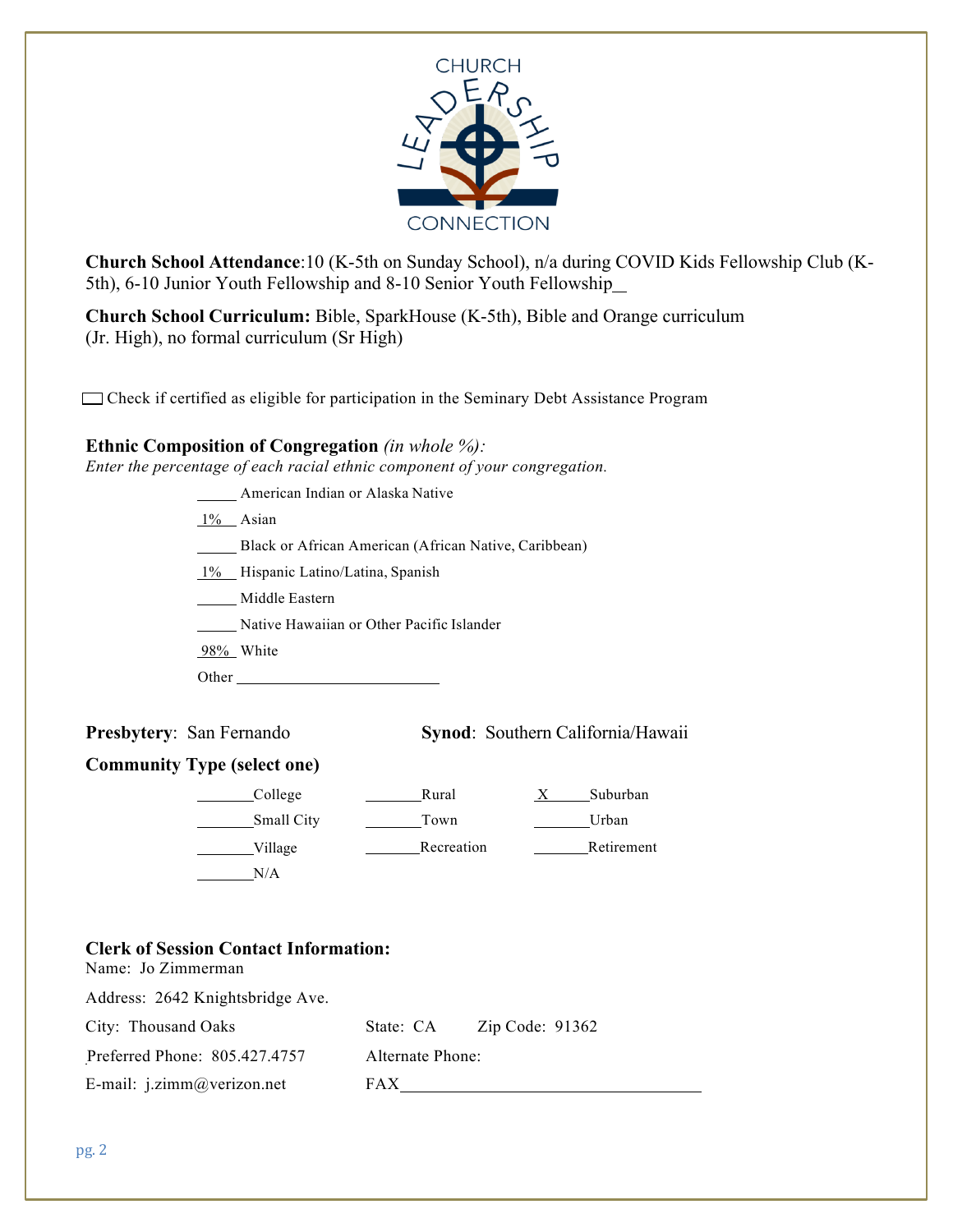

# **\*Select below the position to be filled and the minimal number of years of experience required (***e.g. no experience, first ordained call, up to 2 years, 2-5 years, 5-10 years, or above 10 years)*

| <b>Years of</b>   | $($ ing. $\ldots$ experience, $\ldots$<br>m<br><b>Position Type</b> | <b>Years of</b>   | <b>Position Type</b>                 |
|-------------------|---------------------------------------------------------------------|-------------------|--------------------------------------|
| <b>Experience</b> |                                                                     | <b>Experience</b> |                                      |
|                   | Solo Pastor                                                         |                   | <b>General Assembly Staff</b>        |
|                   | Head of Staff (Multi-staff Pastor,                                  |                   | <b>Church Business Administrator</b> |
|                   | who supervised two teaching elders                                  |                   |                                      |
|                   | and other staff)                                                    |                   |                                      |
|                   | Head of Staff (supervised one                                       |                   | <b>Executive Director</b>            |
|                   | teaching elder and other staff)                                     |                   |                                      |
|                   | Associate Pastor (Christian                                         |                   | Director of Music (non-ordained)     |
|                   | Education)                                                          |                   |                                      |
|                   | <b>Associate Pastor (Youth)</b>                                     |                   | Minister of Music (ordained)         |
|                   | Associate Pastor (Other)                                            |                   | Mission Co-worker (International)    |
|                   | Pastor (Church Planter, New                                         |                   | Christian Educator (Certified)       |
|                   | <b>Worshipping Community)</b>                                       |                   |                                      |
|                   | Pastor                                                              |                   | Christian Educator (non-certified)   |
|                   | (Transformation/Redevelopment)                                      |                   |                                      |
|                   | Pastor Interim                                                      |                   | Administrator                        |
|                   | Pastor (for a designated term)                                      |                   | <b>Funds Developer</b>               |
|                   | Pastor (Other Temporary i.e., Supply,                               |                   | Finance Manager                      |
|                   | Student)                                                            |                   |                                      |
|                   | Pastor, yoked/parish                                                |                   | Media Specialist                     |
|                   | Co-pastor                                                           |                   | Communicator                         |
|                   | <b>Executive Pastor</b>                                             |                   | Coordinator                          |
|                   | <b>Evangelist or Mission Pastor</b>                                 |                   | Youth Director (non-ordained)        |
|                   | Bi-vocational/Tentmaker                                             |                   | Other                                |
|                   | Chaplain                                                            |                   |                                      |
|                   | Pastoral Counselor                                                  |                   |                                      |
|                   | College/Seminary Faculty                                            |                   |                                      |
|                   | <b>Seminary Staff</b>                                               |                   |                                      |
|                   | <b>Campus Ministry</b>                                              |                   |                                      |
|                   | General Presbyter/Executive                                         |                   |                                      |
|                   | Presbyter                                                           |                   |                                      |
|                   | Presbytery Leader                                                   |                   |                                      |
|                   | <b>Stated Clerk (Presbytery)</b>                                    |                   |                                      |
|                   | <b>Synod Executive</b>                                              |                   |                                      |
|                   | Mid-Council Program Staff                                           |                   |                                      |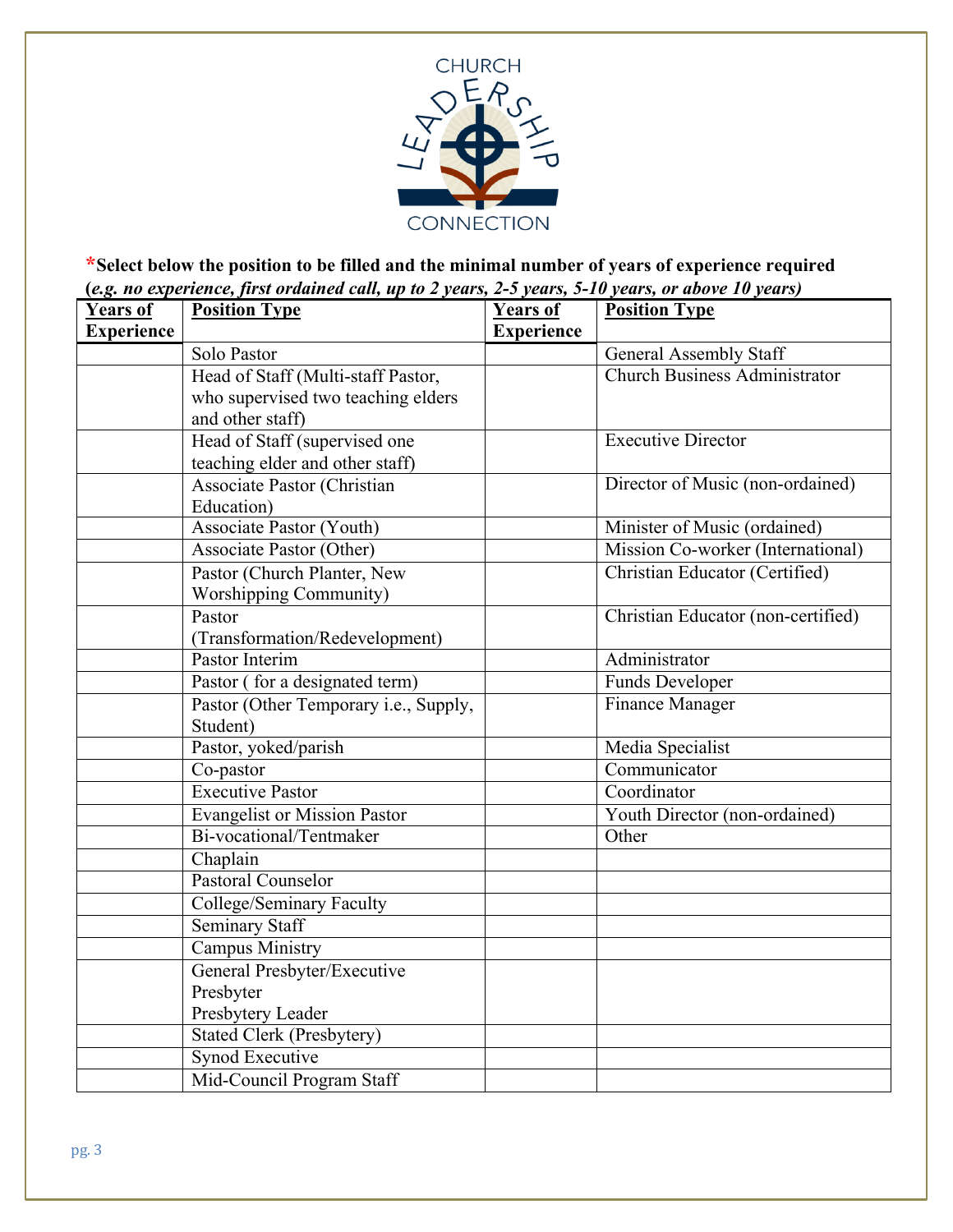

**You may also specify the position title (if appropriate)** Associate Pastor for Youth and Mission

# \***Employment Status**

| X | Full Time (for designated term)                                        | Part Time | Open to Either |
|---|------------------------------------------------------------------------|-----------|----------------|
|   | Bi-vocational (able to provide employment through outside partnership) |           |                |

**Is this a yoked congregation?** X No Yes (If yes, please complete the Yoked Congregation Detail Form.)

**Clergy Couple** (Are you open to a clergy couple?) Yes.  $X$  No \_\_\_\_\_

**Certification/Training** (check below the desired certification or training needed for the position):

| <b>Interim/Transitional Ministry Training</b> | Interim Executive Presbyter Training        |  |
|-----------------------------------------------|---------------------------------------------|--|
| <b>Certified Christian Educator</b>           | <b>Certified Business Administrator</b>     |  |
| <b>Certified Conflict Mediator</b>            | <b>Clinical Pastoral Education Training</b> |  |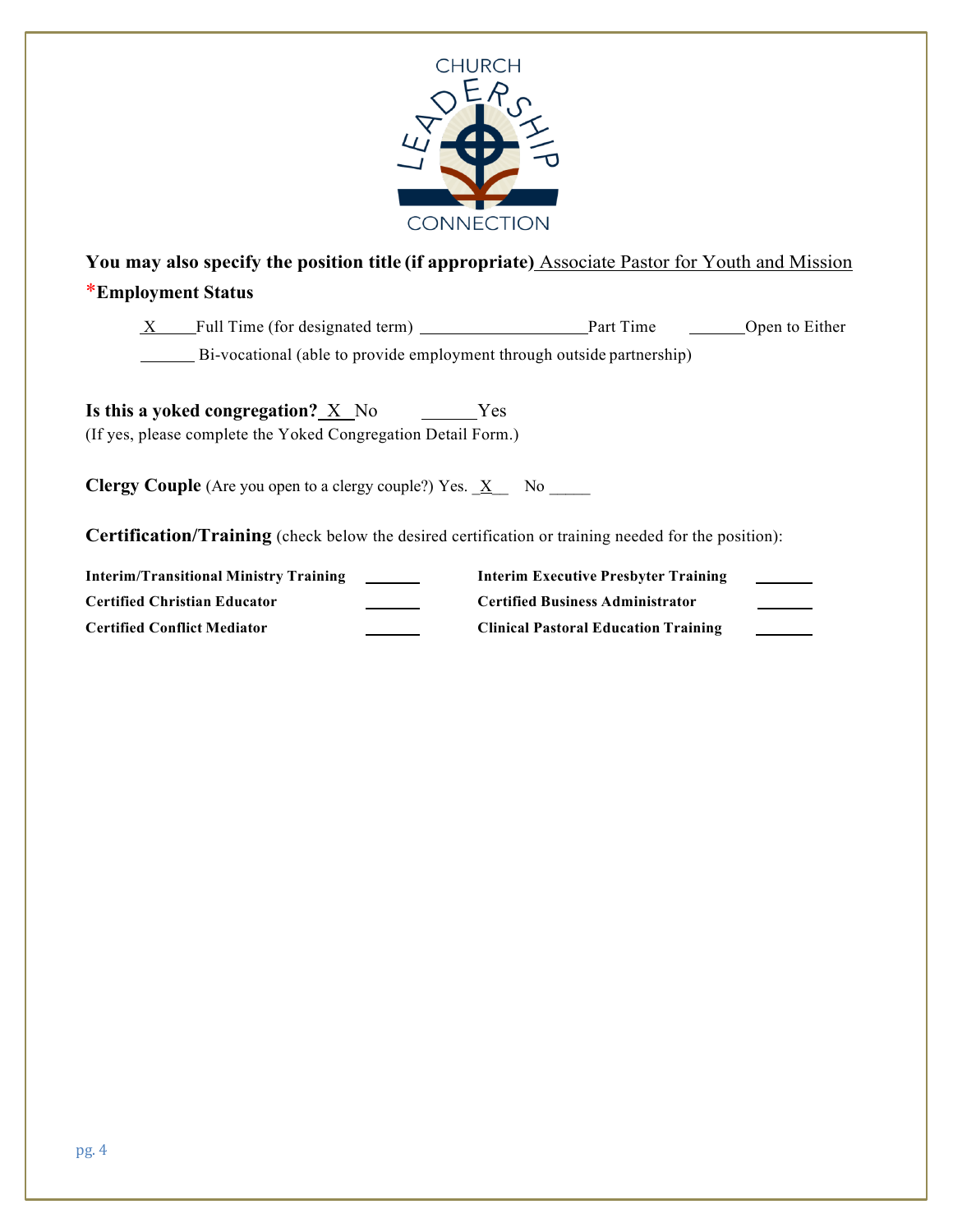

**Other**

## **Language Requirements**



**Statement of Faith Required X Yes No**

# **Mission Statement**

# **What is your congregation's or organization's Mission Statement?**

Inviting all people to follow Jesus on a journey of faith, friendship, and service.

# **NARRATIVE QUESTIONS**

*(For each narrative question, please limit your responses to no more than 1500 characters including spaces and punctuation.)*

#### **1. What is the congregation's or organization's vision for ministry? Additionally describe how this vision is lived out.**

Westminster Presbyterian Church (WPC) was established in 1968 in the new suburb of Westlake Village, a small city in the Conejo Valley of Southern California. Straddling the line between Los Angeles and Ventura counties, WPC has been a founding faith pillar in the Westlake Village/Thousand Oaks/Agoura Hills community. Long known for our top-rated and popular Presbyterian preschool, our goal is to replicate this success in our youth programs and foster engaging intergenerational worship and service.

We recently finished a church-wide process known as "Vision:2020" to chart our course for the current decade. **The resulting vision is "Inviting all people to follow Jesus on a journey of faith, friendship and service."** Underlying this vision are our four core values:

- **Caring Respect**: Because each person is created in God's image. \_
- **Inspired Growth**: Because God loves us, meets us where we are and moves us with grace.
- **Engaged Community**: Because God wants us to gather and share our gifts.
- **Meaningful Impact**: Because God calls us to make a difference in today's world.

Despite the setbacks we have experienced as a result of the pandemic, the congregation is poised to enter a period of sustainable growth once again.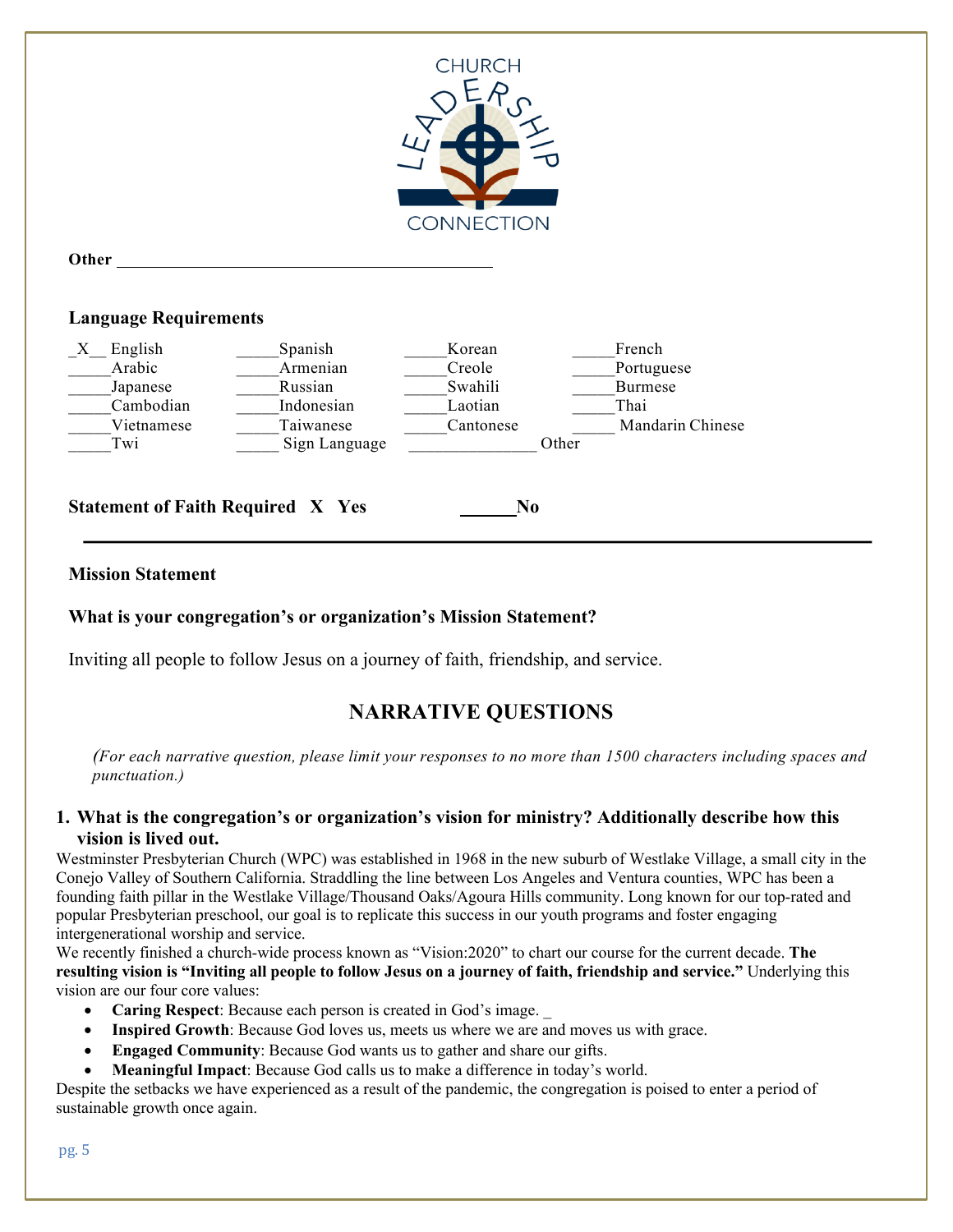

## **2. How do you feel called to reach out to address the emerging needs of your community or constituency?**

Two WPC core values highlight our emphasis of care for local and worldwide communities.

1. Engaged Community: We encourage our community to be engaged in worship and fellowship and also participate in a mission project. We seek to develop intergenerational relationships and fully integrate our youth of into the life and mission of the Church. Youth do an annual week-long mission trip.

2. Meaningful Impact. – Our Church seeks to use our gifts and talents to nurture and care for the congregation while involving all in supporting our neighborhood and the world community.

Although Covid put a damper on some outreach, members have continued various service opportunities. Local examples include WPC Shelter - one night each week pre-Covid; Westminster Free Clinic – providing healthcare to low-income and uninsured; Manna Food Bank: Souper Bowl of Caring; partnering with Lutheran Social Services and Harbor House for serving the homeless; and LAC-USC Presbyterian Chaplaincy/ Angel Interfaith.

Our most prominent international ministry is Haiti HealthCare Partners, a rural medical clinic serving 4,000 patients annually. Together with the Social Ministry and Mission Committee, the Associate Pastor will be charged with evaluating the effectiveness of these works and recommending ways to focus our efforts. A heart for service and social justice is a proud hallmark of WPC. Our objective is to get our congregation more involved in more targeted ministry opportunities outside the walls of WPC.

## **3. How will this position help you to reach your vision and mission goals?**

We believe that in order to be a healthy and growing Church that we need to invest more in ministering to youth and their families. We have a very active preschool community that we would like to integrate more fully into our Church by having robust and relevant children's and youth programs. At the same time, our desire to make a meaningful impact in the world requires a greater focus on creating more opportunities for all of our members for hands-on service. This position is designed to work with our committees to both develop our youth to be fully formed, socially conscious Christians and to create intergenerational opportunities for mission and service. We also see this role as a key part in increasing the engagement of current congregants and growing the membership of the Church.

## **4. Provide a description of the characteristics needed by the person who is open to being called to this congregation and/or organization.**

WPC seeks an Associate Pastor who is organized and engaging, with warmth and humor. This is a Designated Associate Pastor position for two years, which can be extended if mutually agreed upon. The Associate Pastor will be highly visible, action-oriented and have strong communication skills and emotional intelligence. This individual will be charged with energizing our middle school and high school programs. The Associate Pastor will minister to and motivate students and their families to become more engaged in the life of the Church. The Associate Pastor must be able to build strong relationships with youth and creating effective programming. He or she will have ability to easily relate to and effectively work with committees and individuals of all ages and stages. The Associate Pastor should be dedicated to mission, service and social justice and fully embrace diversity and inclusion in accordance with the teachings of PCUSA.

#### **5. For what specific tasks, assignments, and programs areas will this person have responsibility?**

This position reports to the Head of Staff and will oversee the Student Ministries Committee and Social Ministry and Mission Committee and supervise volunteers and youth ministry and/or mission staff, if any. Specific responsibilities include:

- To develop and lead age-appropriate ministry, fellowship and outreach programs for middle and high school students and their families. The Associate Pastor will facilitate the growth and effectiveness of WPC's youth ministry programs and increase the involvement of youth and their families in the life of the Church.
- To implement strategies in concert with the Social Ministry and Mission Committee to mobilize members and friends of WPC in hands-on service and mission commitment.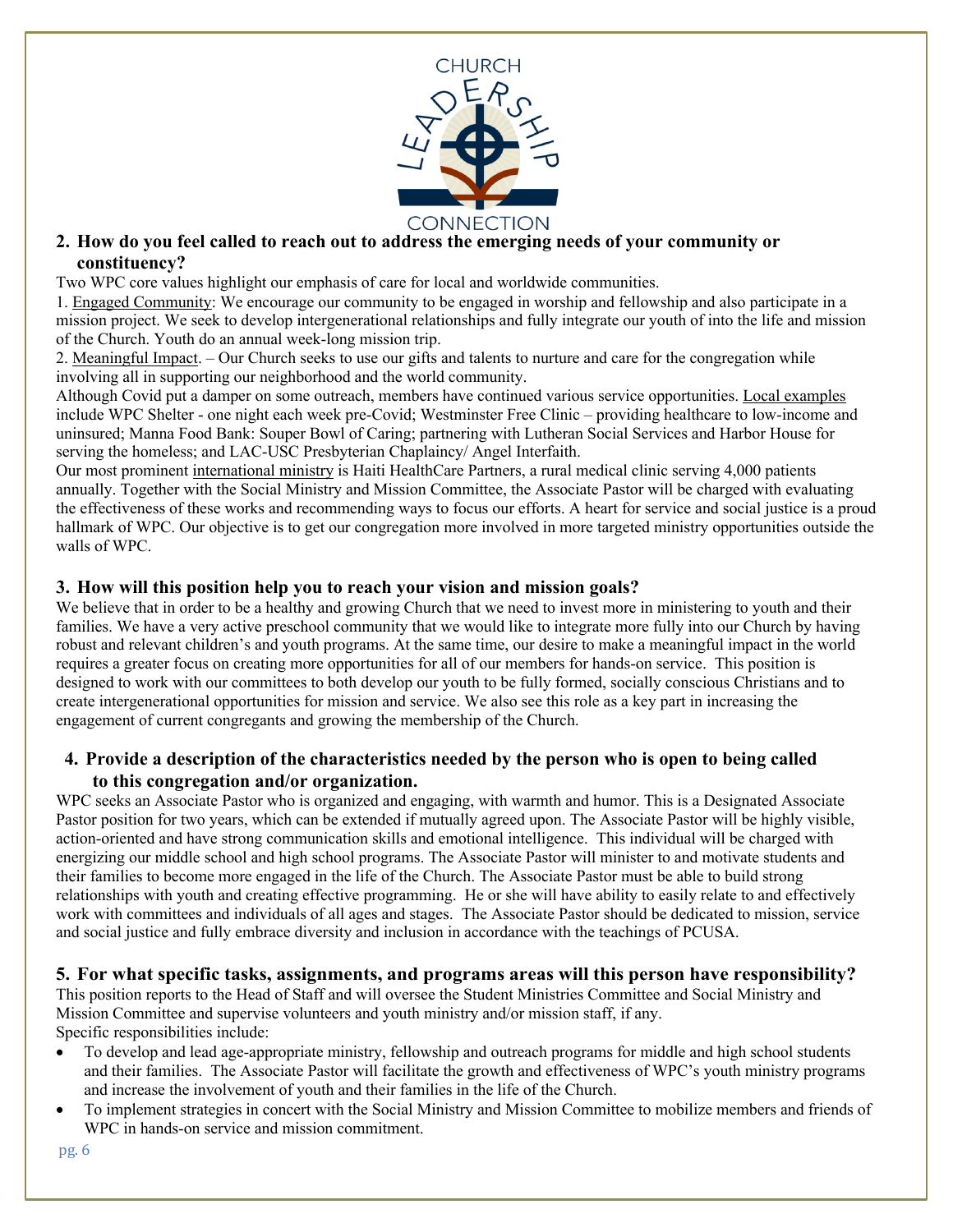

- To engage with the entire WPC community to encourage volunteers in support of youth and mission.
- To preach and lead in Worship as requested by the Head of Staff.

# **OPTIONAL LINKS**

Provide below any links to online information that may help call seekers understand your congregation or organization. (e.g. *organization or community websites, online newsletters, demographic information*) Please note the CLC system does not warehouse links. (Limit characters to 500) www.wpcwestlake.org westminsterclinic.org www.haitihealthcarepartners.org www.mannaconejo.org www.lsssc.org/location/ventura-county www.harborhouseto.org www.nvre.org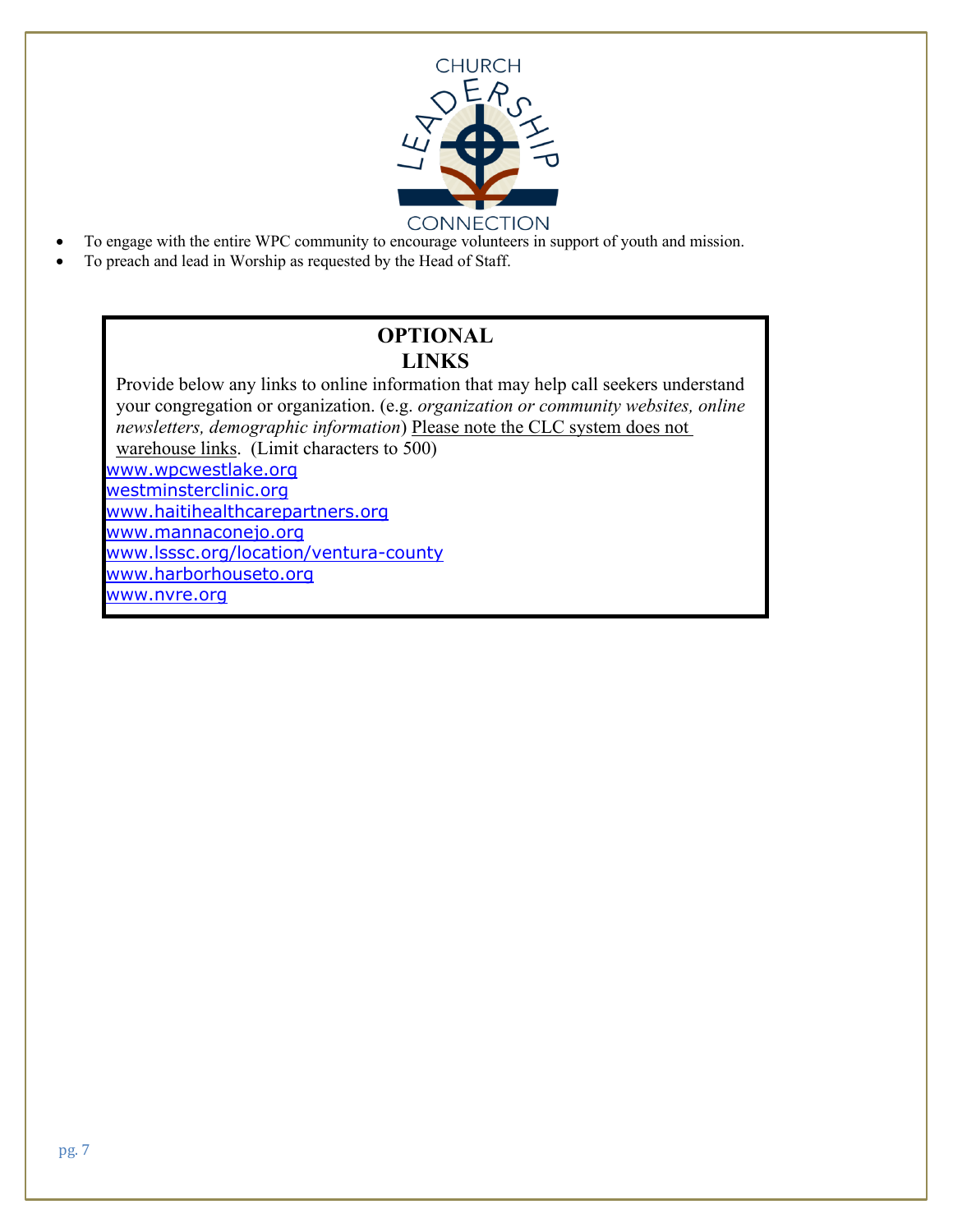

# **\*LEADERSHIP COMPETENCIES**

(Select 10 leadership competencies from the list below that are required for the position.)

|                       | THEOLOGICAL/SPIRITUAL INTERPRETER                                                                                                                                                                                                                                                                                                                             |             |                                                                                                                                                                                                                                                                                                                                                                                 |  |  |
|-----------------------|---------------------------------------------------------------------------------------------------------------------------------------------------------------------------------------------------------------------------------------------------------------------------------------------------------------------------------------------------------------|-------------|---------------------------------------------------------------------------------------------------------------------------------------------------------------------------------------------------------------------------------------------------------------------------------------------------------------------------------------------------------------------------------|--|--|
| $\overline{\text{X}}$ | Compassionate - having the ability to suffer with<br>others; being motivated by others pain and is<br>called into action as advocate; is motivated by<br>caring for others while concurrently keeping the<br>organizational goals clearly in focus.                                                                                                           |             | Hopeful – maintains stability in the moment and hope for the future;<br>provides direction, guidance, and faith when describing basic needs;<br>and helps followers to see a way through chaos and complexity.                                                                                                                                                                  |  |  |
|                       | Preaching and Worship Leadership: Is a<br>consistently effective preacher and worship leader;<br>is able to inspire from the pulpit; communicates a<br>clear and consistent message through sermons that<br>are carefully prepared and artfully delivered;<br>projects the identity and character of the<br>congregation through worship leadership presence. |             | Spiritual Maturity: Shows strong personal depth and spiritual<br>grounding; demonstrates integrity by walking the talk and by<br>responding with faithfulness of purpose; is seen by others as<br>trustworthy and authentic; nurtures a rich spiritual life; seeks the<br>wisdom and guidance of appropriate mentors; is able to articulate a<br>clear and consistent theology. |  |  |
|                       | Lifelong Learner - individuals who use every<br>experience in life as a potential tool for growth;<br>one who pursues continuing education; and those<br>who build on strengths and seek assistance to<br>improve weaknesses.                                                                                                                                 | $\mathbf X$ | Teacher - creates learning environments where students are active<br>participants as individuals and as members of collaborative groups;<br>designs lesson plans that teach concepts, facts, and theology;<br>effectively uses multiple learning tools to reach a wide variety of<br>learners; revises instructional strategies based upon<br>ministry/organization context.    |  |  |
|                       |                                                                                                                                                                                                                                                                                                                                                               |             | <b>COMMUNICATION</b>                                                                                                                                                                                                                                                                                                                                                            |  |  |
| $\overline{X}$        | <b>Communicator</b> - Advances the abilities of<br>individuals and the organizations through active<br>listening supported with meaningful oral and<br>written presentation of information.                                                                                                                                                                   |             | Bilingual – having the ability to use two languages, especially with<br>equal or nearly equal fluency; able to use multiple languages in<br>communication.                                                                                                                                                                                                                      |  |  |
|                       | <b>Public Communicator - Demonstrates a</b><br>comfortable ease when speaking in a variety of<br>settings (both small and large groups); is effective<br>at addressing a variety of topics; can get messages<br>across with the desired effect.                                                                                                               |             | Media Communicator: Has experience developing materials for a<br>variety of written or multimedia forms of communications (print,<br>Internet-based, social media, etc.)                                                                                                                                                                                                        |  |  |
| $\overline{X}$        | Technologically Savvy - the ability to navigate<br>successfully the world of technology using<br>software, blogging, multi-media, and websites as<br>tools for ministry.                                                                                                                                                                                      |             |                                                                                                                                                                                                                                                                                                                                                                                 |  |  |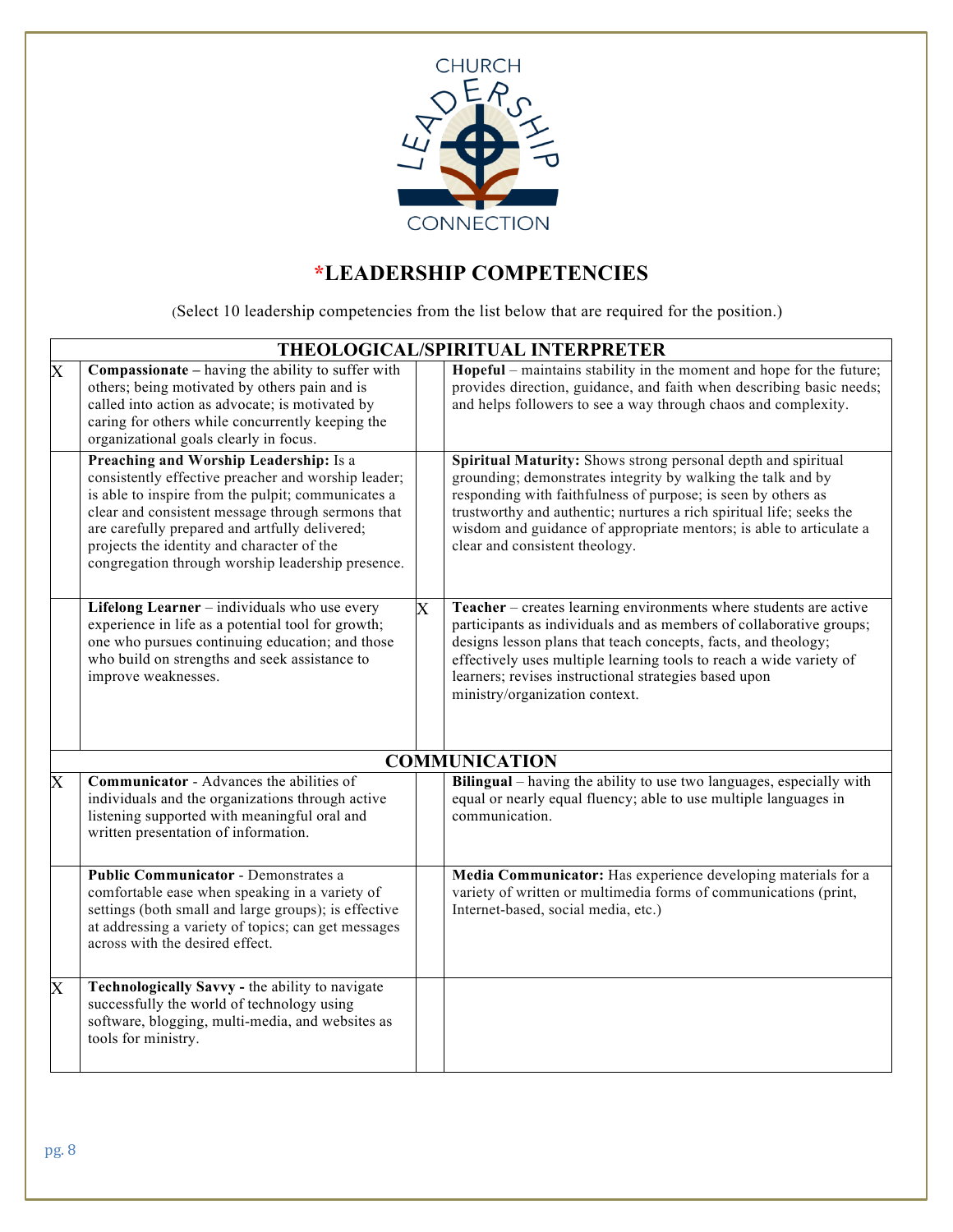

|                         | ORGANIZATIONAL LEADERSHIP                                                                                                                                                                                                                                                                                                                                                             |             |                                                                                                                                                                                                                                                                                                                                                                                                                                                |  |  |
|-------------------------|---------------------------------------------------------------------------------------------------------------------------------------------------------------------------------------------------------------------------------------------------------------------------------------------------------------------------------------------------------------------------------------|-------------|------------------------------------------------------------------------------------------------------------------------------------------------------------------------------------------------------------------------------------------------------------------------------------------------------------------------------------------------------------------------------------------------------------------------------------------------|--|--|
|                         | $\overline{\text{Advisor} - \text{an}}$ individual others turn to for counsel<br>and guidance; provides coaching; expertise for<br>congregations or other organizations.                                                                                                                                                                                                              |             | Change Agent – having the ability to lead the change process<br>successfully; anchoring the change in the<br>congregation's/organization's vision and mission.                                                                                                                                                                                                                                                                                 |  |  |
|                         | <b>Contextualization</b> – the ability to assess<br>accurately the context, environment, history,<br>relationships and uniqueness of a congregation or<br>organization.                                                                                                                                                                                                               |             | Culturally Proficient - having solid understanding of the norms,<br>values and common behaviors of various peoples, including direct<br>experience working in multiple cultural and cross-cultural settings.                                                                                                                                                                                                                                   |  |  |
|                         | Externally Aware - identifies and keeps informed<br>of the polity of the church and/or the organization;<br>maintains current with laws, regulations, policies,<br>procedures, trends, and developments both<br>internally and in the larger society.                                                                                                                                 |             | <b>Entrepreneurial - leaders that are creative in using resources;</b><br>identifies opportunities to develop; is willing to take risks, initiates<br>actions that involve a deliberate risk to achieve a recognized benefit<br>or advantage.                                                                                                                                                                                                  |  |  |
|                         | Risk Taker $-$ persons with the ability to take<br>appropriate risk to accomplish needed goals; one<br>who thinks outside the box and who is not afraid<br>of challenging the status-quo.                                                                                                                                                                                             |             | Task Manager - Assures that effective controls are developed and<br>maintained to ensure the integrity of the organization; holds self and<br>others accountable for rules and responsibilities; can be relied upon<br>to ensure that projects within areas of specific responsibility are<br>completed in a timely manner and within budget; and monitors and<br>evaluates plans, focuses on results and measuring attainment of<br>outcomes. |  |  |
|                         | Willingness to Engage Conflict: Steps up to<br>conflicts, seeing them as opportunities; reads<br>situations quickly; good at focused listening; can<br>identify common ground and elicit cooperation<br>from others in crafting mutual solutions.                                                                                                                                     | $\mathbf x$ | Decision Making: Makes effective decisions, balancing analysis,<br>wisdom, experience, and judgment; is aware of the long-term<br>implications of choices made; is generally regarded as offering<br>solutions and suggestions that are correct and effective.                                                                                                                                                                                 |  |  |
|                         | Organizational Agility: Is astute about how<br>congregations and/or organizations work; knows<br>how to get things done through formal and<br>informal channels; understands the importance of<br>supporting good policy, practice, and procedure;<br>appreciates the power in the culture of a<br>congregation; is politically savvy.                                                |             | Strategy and Vision: Sees ahead clearly, keeping focused on the<br>larger picture; can anticipate future consequences and trends<br>accurately; is future oriented; casts a compelling and inspired vision<br>for a preferred future; sees possibility; crafts breakthrough strategies.                                                                                                                                                        |  |  |
|                         | Financial Manager - deliver results by<br>maximizing organizational effectiveness and<br>sustainability through the best use of available<br>financial resources; allocates and manages<br>finances transparently; implements strategies to<br>achieve operational efficiencies and value for<br>money; puts in place rigorous and comprehensive<br>financial accountability systems. |             | Funds Developer - maintains the ability to solicit donations used to<br>fund the budget of the organization; effectively expresses the needs<br>for funds to potential donors; responsible for adding new potential<br>donors to the organization's contact list; prepares statement of<br>planned activities and enlists support for mission initiatives.                                                                                     |  |  |
| $\overline{\mathbf{X}}$ | Collaboration: Has a natural orientation toward<br>getting people to work together; shares wins and<br>successes; fosters open dialogue; lets people finish<br>and be responsible for their work; creates strong<br>feelings of belonging among group members; is a<br>good judge of talent and can accurately assess the                                                             |             |                                                                                                                                                                                                                                                                                                                                                                                                                                                |  |  |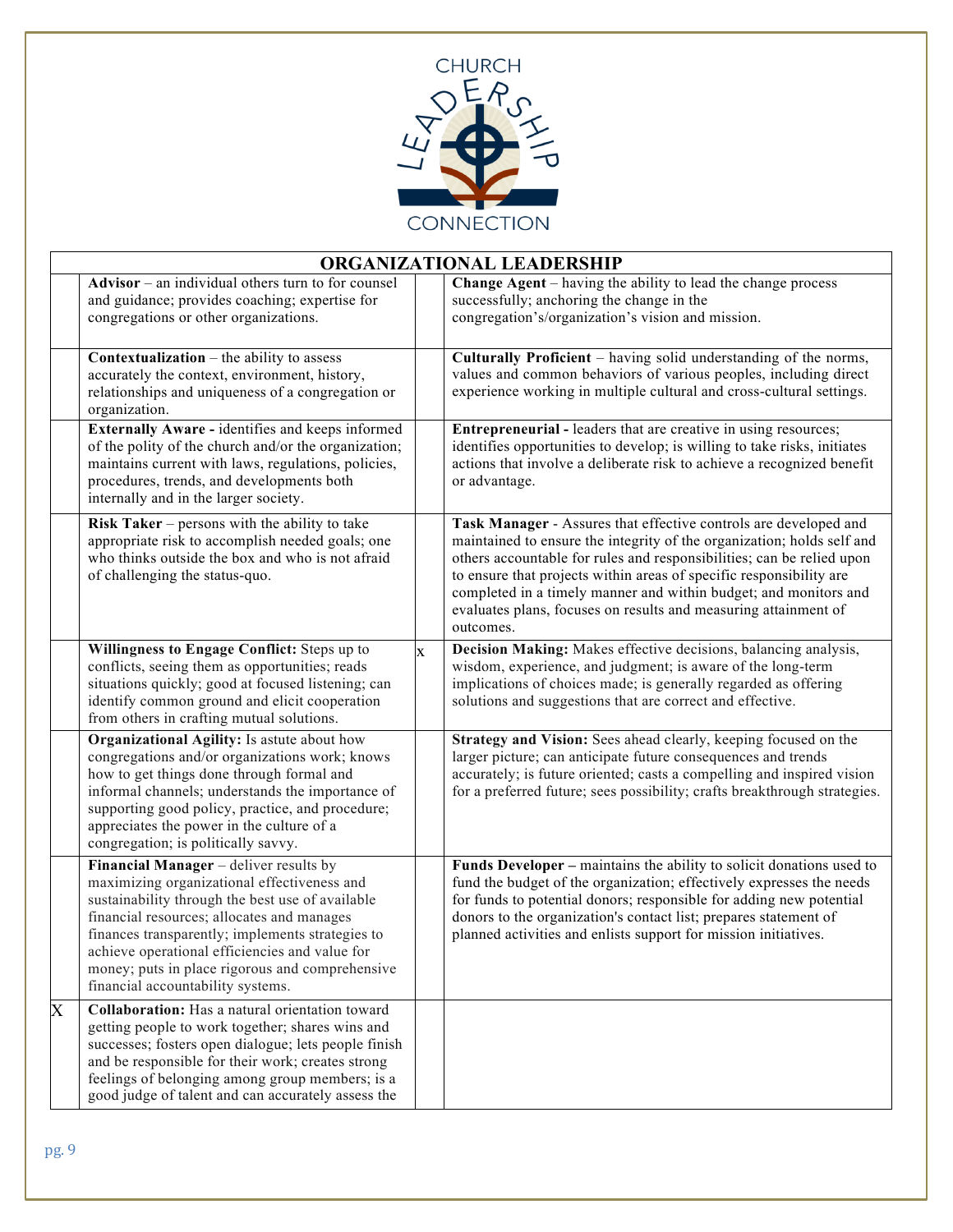

|   | strengths and limitations of others.                                                                                                                                                                                                                                                                                                                                                                                             |                         |                                                                                                                                                                                                                                                                                                                                                                              |  |  |
|---|----------------------------------------------------------------------------------------------------------------------------------------------------------------------------------------------------------------------------------------------------------------------------------------------------------------------------------------------------------------------------------------------------------------------------------|-------------------------|------------------------------------------------------------------------------------------------------------------------------------------------------------------------------------------------------------------------------------------------------------------------------------------------------------------------------------------------------------------------------|--|--|
|   | <b>INTERPERSONAL ENGAGEMENT</b>                                                                                                                                                                                                                                                                                                                                                                                                  |                         |                                                                                                                                                                                                                                                                                                                                                                              |  |  |
| X | Interpersonal Engagement - Displays a<br>consistent ability to build solid relationships of<br>trust and respect inside and outside of the<br>organization; engage people, organizations, and<br>partners in developing goals, executing plans, and<br>delivering results; use negotiation skills and<br>adaptability to encourage recognition of joint<br>concerns, collaboration, and to influence the<br>success of outcomes. |                         | Bridge Builder - possessing a certain responsibility for the unity of<br>the congregation and or organization; works to connect people of<br>different cultures, worldviews, and theological positions.                                                                                                                                                                      |  |  |
| X | Motivator - Creates and sustains an organizational<br>culture which permits others to provide the quality<br>of service essential to high performance. Enables<br>others to acquire the tools and support they need to<br>perform well; and influences others toward a spirit<br>of service and meaningful contributions to mission<br>accomplishment.                                                                           |                         | Personal Resilience: Learns from adversity and failure; picks up on<br>the need to change personal, interpersonal, and leadership behaviors;<br>deals well with ambiguity; copes effectively with change; can decide<br>and act without having the total picture; comfortably handles risk<br>and uncertainty; seeks feedback; expresses personal regret when<br>appropriate |  |  |
| X | Initiative: Demonstrates ambition is highly<br>motivated; is action oriented and full of energy for<br>things seen as challenging; seizes opportunity;<br>pushes self and others to achieve desired results.                                                                                                                                                                                                                     | $\overline{\mathrm{X}}$ | Flexibility - Adapts behavior and work methods in response to new<br>information, changing conditions, unexpected obstacles, or<br>ambiguity; remains open to new ideas and approaches; and works<br>concurrently on related and conflicting priorities without losing<br>focus or attention.                                                                                |  |  |
|   | Self-Differentiation: Demonstrates strong and<br>appropriate personal boundaries in relationships;<br>has a healthy appreciation of self, without being<br>egotistical; is emotionally mature; can maintain a<br>less- anxious presence in the midst of turmoil; is<br>not overly dependent upon outside affirmation;<br>works to build a strong personal support system.                                                        |                         |                                                                                                                                                                                                                                                                                                                                                                              |  |  |

**\*COMPENSATION AND HOUSING:** *A range is needed for matching purposes. The maximum salary is not published anywhere*. Effective salary is cash salary plus housing allowance or manse value and other compensation considered "effective salary" by the Board of Pensions of the PC (U.S.A.)

See Effective Salary Definition at **Board of Pensions**.

Minimum *Effective* Salary: \$70,000 Maximum *Effective* Salary: \$80,000

Housing Type Manse

 $X$  Housing Allowance: (effective salary is a combination of cash and housing allowance)

Open To Either (Manse or Housing Allowance)

Not Applicable *(For Non-pastoral Positions Only)*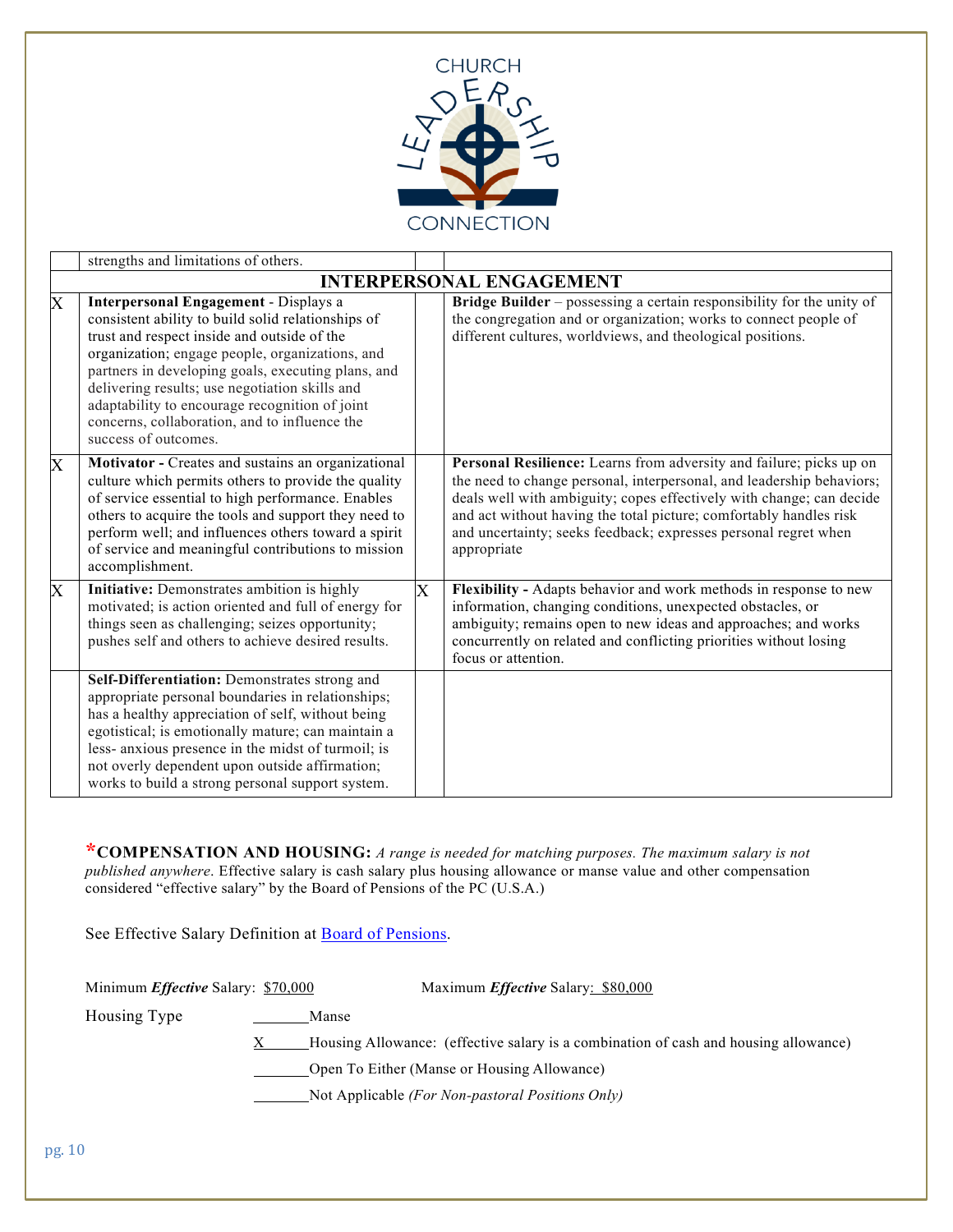

# **\*EQUAL EMPLOYMENT OPPORTUNITY**

The unity of believers in Christ is reflected in the rich diversity of the Church's membership. In Christ, by the power of the Spirit, God unites persons through baptism regardless of race, ethnicity, age, sex, disability, geography, or theological conviction. There is, therefore, no place in the life of the Church for discrimination against any person. The Presbyterian Church (U.S.A.) shall guarantee full participation and representation in its worship, governance, and emerging life to all persons or groups within its membership. No member shall be denied participation or representation for any reason other than stated in this Constitution. (F-1.0403)

Each Pastor Nominating committee and Search committee is expected to undertake its search for a Teaching Elder in a manner consistent with the good news that in the church "….*as many of you as were baptized into Christ have put on Christ. There is neither Jew nor Greek, there is neither slave nor free, there is neither male nor female; for you are all one in Christ Jesus."*

Has the Pastor Nominating Committee and Search Committee affirmed its intention to follow the Form of Government in this regard?

X\_\_\_\_ Yes \_\_\_\_ No

# **REFERENCES (Limit 3)**

**Below, please list three persons who know your congregation. You might list your Presbytery leadership, a neighboring pastor, or other persons whom you believe can give a clear and accurate reference for your congregation.**

Name: Reverend Jennifer Witten

Address: Lightshine Church, 501 - i So. Reino Rd. #335 Newbury Park, CA 91320

Phone Number: (818) 292-0602

Relation: former Parish Associate at WPC

E-mail: jandjwitten@sbcglobal.net